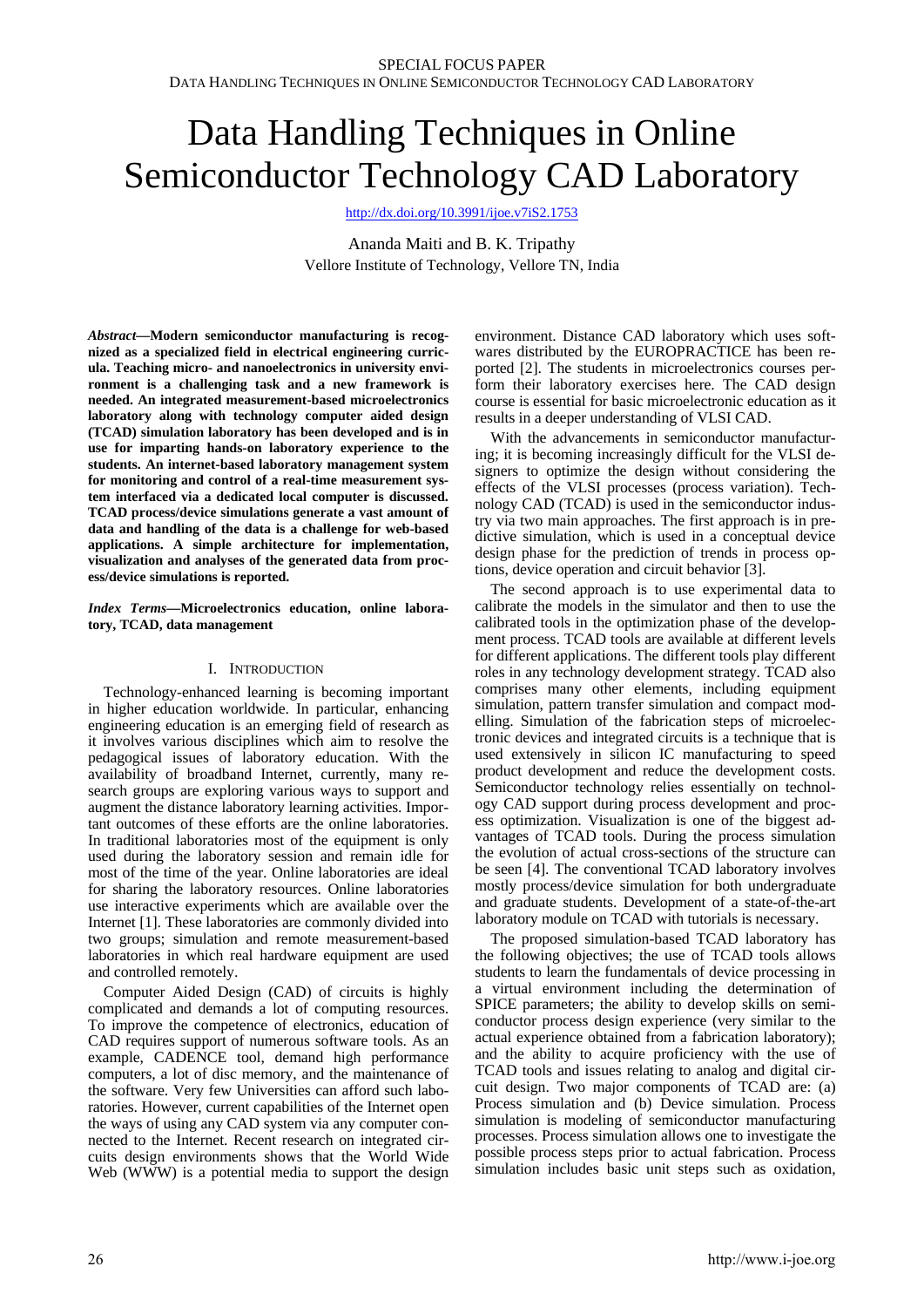implantation, diffusion, etching, growth, and deposition [5].

# *A. Process Simulation: SUPREM*

SUPREM is an advanced 2D process simulator originally developed for submicron silicon structures. It provides cross-sections of arbitrary device structures based on physical models for ion implantation, diffusion, and oxidation and annealing. It is designed to interface with other programs that accurately simulate etching and deposition of thin films on the semiconductor surface, although it includes basic models for these processes as well. Process simulator SUPREM generates both printed and graphical outputs that describe the simulation results.

## *B. Device Simulation: BIPOLE*

BIPOLE is a quasi-two-dimensional device simulator, developed at the University of Waterloo, Canada, which specifically focuses on rapid prediction of terminal electrical characteristics of bipolar transistors. Programme input comprises fabrication data such as mask dimensions, impurity profiles and physical parameters such as carrier lifetime. The calculation is based on the variable boundary regional approach using one-dimensional transport equations. Two-dimensional and quasi-cylindrical edge effects are handled by combining the vertical one-dimensional analysis with a coupled one-dimensional horizontal analysis of the transport equations in the base region. It is then used to solve the transport equations for diffusion and drift in the presence of arbitrary recombination in quasi-neutral regions. This scheme is extremely fast in terms of computing time. BIPOLE can also be used for accurate avalanche multiplication and breakdown studies in high-speed transistors with shallow collector regions and heterojunction structures, including graded base Ge fraction in SiGe devices, and emission across the thin interfacial oxide layer in a poly-Si emitter and offers a facility for automatic parameter extraction for SPICE models.

# *C. Virtual Wafer Fabrication (VWF)*

Virtual Wafer Fabrication (VWF) is used for performing Design of Experiments (DOE) and Optimization Experiments. Split-lots can be used in various pre-defined analysis methods. Split parameters can be defined for any process, device, and parasitic extraction and circuit simulators. All simulations are carried out in parallel either on a cluster of workstations. Much attention has been given to creation of user-friendly pre- and post-processors, data storage and retrieval, and other components that are needed for an online laboratory management system.

TCAD process/device simulations generate a vast amount of data and handling of the data is a challenge for web-based applications. This is particularly true when bandwidth of the network plays a very crucial role. In this work, we focus on the emerging field of scientific visualization, which is proving to be very helpful in analyzing the generated data from process/device simulations, as well as recent developments in the geometrical modelling of 3D structures, which is needed for characterizing complicated device structures and analyzing the data. The design and development of a suitable data base to handle the generated data is described. The integration of measurement-based microelectronics and VLSI engineering laboratory with simulation-based technology CAD laboratory is described. The management system allows the remote

students to conduct remote experiments, perform monitoring and control of the experimental setup and collect data from the experiment through the network link. The data can be imported in the simulation-based TCAD laboratory for SPICE parameter extraction. System Architecture of TCAD Laboratory is shown in Figure 1.

# II. THE LABORATORY

Major steps for remote online laboratory development are: (a) the design of the experiment, (b) remote control and operation of the instruments or softwares (for example, via LabVIEW), (c) conversion to web applications and (d) launching the experiments on the internet. A modular online remote laboratory typically consists of several hardware-based experiments which need to be made available always to students. The laboratory (available at http://lod.iitkgp.ernet.in/netlab/) is an initiative to develop an online measurement-based Microelectronics and VLSI Engineering Laboratory integrated with simulation-based Technology CAD laboratory (see Figures 2 and 3).

As the internet is accessible 24 hours a day, it has a very high potential for Computer Aided Instruction (CAI). Java is a platform independent language, which ensures that all the included applications are able to run on any kind of system found on the Internet. As an objectoriented programming language, Java allows the reuse of source code. This feature is very important for the course, since one of its sections deals with CAD tools construction.



Figure 1. Integrated TCAD Laboratory home page.

| <b>W. P. Important Magazine Artists</b>                                                        |             |             |              |                                                | ●日日× 佐藤                                                               |                                                                             |
|------------------------------------------------------------------------------------------------|-------------|-------------|--------------|------------------------------------------------|-----------------------------------------------------------------------|-----------------------------------------------------------------------------|
| Eds View Favorites Toyot Help<br>Fde<br>x Gorgh                                                |             |             |              | - O Submatc - D Ont - Si Tunite - Si Andit - A |                                                                       | x @conet = Blistet<br>Erakis Advenced Selection for Converting to Adobe PDF |
| Favorite: (2) 2 George , 2, BCTC Onless Passwage R., (2) Supported Star. (4) 19th Strainbox 7. |             |             |              |                                                |                                                                       |                                                                             |
| <b>William Lab Server</b>                                                                      |             |             |              |                                                |                                                                       | G + E + II de + Pape Salaty + Tools + G +                                   |
| Laboratory-on-Demand                                                                           |             |             |              |                                                | आरतीय प्रौद्योगिकी संस्थान खडगपुर औ<br>Indian Institute of Technology | Kharagpur A                                                                 |
| Dept. of Electronics & ECI                                                                     |             |             |              |                                                |                                                                       | Contact: Prof. C.K. Maid +93 7222 283532                                    |
|                                                                                                | <b>Home</b> | Experiments | <b>Login</b> | Administration                                 | <b>Lughook</b>                                                        |                                                                             |
| <b>TCAD Simulation Laboratory</b>                                                              |             |             |              |                                                |                                                                       |                                                                             |
| 1. Simulation of MOS Capacitors:                                                               |             |             |              |                                                |                                                                       |                                                                             |
|                                                                                                |             |             |              |                                                |                                                                       |                                                                             |
| MOS Capachin (Heblos)                                                                          |             |             |              |                                                |                                                                       |                                                                             |
| 2. SPICE Parameter for BIT                                                                     |             |             |              |                                                |                                                                       |                                                                             |
| SPICE Parameter Sangle Dataiet                                                                 |             |             |              |                                                |                                                                       |                                                                             |
| 3: SPICE Parameter for MOSEET:                                                                 |             |             |              |                                                |                                                                       |                                                                             |
| SPICE Parameter Sangle Dataset                                                                 |             |             |              |                                                |                                                                       |                                                                             |
| 4 SUPREM-<br>(Based on Stanford University SUPREM II)                                          |             |             |              |                                                |                                                                       |                                                                             |
| SUPREM Manual                                                                                  |             |             |              |                                                |                                                                       |                                                                             |
|                                                                                                |             |             |              |                                                |                                                                       |                                                                             |
|                                                                                                |             |             |              |                                                | <b>All Internet   Fretected Mode Off</b>                              | G + 5,00% +                                                                 |
| The Co. 12 To Tax                                                                              |             |             |              |                                                |                                                                       | $+ 10 - 9.7794$                                                             |

Figure 2. Available experiments in the TCAD Lab.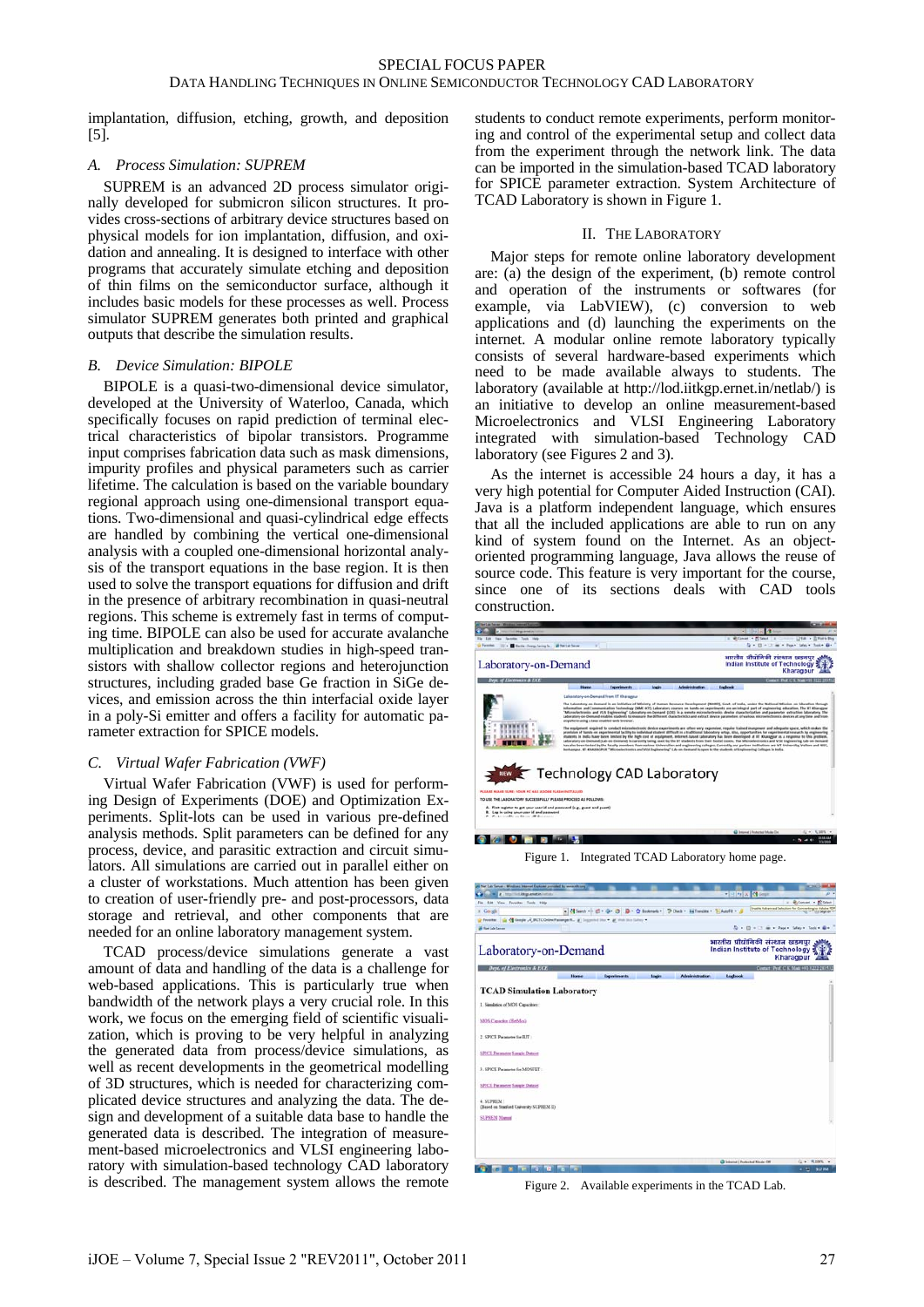# SPECIAL FOCUS PAPER

#### DATA HANDLING TECHNIQUES IN ONLINE SEMICONDUCTOR TECHNOLOGY CAD LABORATORY

|                                                                                                                                                                                                                                                                                                                                                                                                                                                                                                                                                                                                                                                                                                                | 不可可以 化二 |                                        |
|----------------------------------------------------------------------------------------------------------------------------------------------------------------------------------------------------------------------------------------------------------------------------------------------------------------------------------------------------------------------------------------------------------------------------------------------------------------------------------------------------------------------------------------------------------------------------------------------------------------------------------------------------------------------------------------------------------------|---------|----------------------------------------|
| File Edit View Farester, Tests Help                                                                                                                                                                                                                                                                                                                                                                                                                                                                                                                                                                                                                                                                            |         | x - @Convet + Bl'icket                 |
| 1 Corgle                                                                                                                                                                                                                                                                                                                                                                                                                                                                                                                                                                                                                                                                                                       |         | 6 + G Spik +                           |
| results : the Compete Color Females R. P. Impossible . F. Web Six Galey                                                                                                                                                                                                                                                                                                                                                                                                                                                                                                                                                                                                                                        |         |                                        |
| <b>27 SJPREM</b><br><b>IS Not Lab Server</b>                                                                                                                                                                                                                                                                                                                                                                                                                                                                                                                                                                                                                                                                   |         | Q + El + Il m + Feart School Techn Mr. |
| <b>SUPREM</b>                                                                                                                                                                                                                                                                                                                                                                                                                                                                                                                                                                                                                                                                                                  |         |                                        |
| TITL TEST FOR THE SUBI FROGRAM - NEW TAAKSIFUR -<br>1910 1132-2.000, DFIN-0.1, 1988-0.8<br>HORD CROTHILL, ELEMAN, CORO-LELA<br>HODEL NAME=HEOL, DEED=2.0ES-<br>PETER READ+Y<br>FLOT TOTL=Y, MIND=0.8<br>STEP TYPE=CKID, TIME=60, TEMP=800, MODL=DETI<br>STEP TYPE=IMPL, ELEM-B, AREV-23, DOSE=7E15, MUDL=RBOL<br>STEP TORS-RTCH, TEMP-25.<br>STEP TYPE=DOL, ELEMAN, AFEV=31, DOSE=1E13, MOL=0BOL<br>STEP TYPE=OXID, TIME=2, TEMP=1000, MODL=HITT, MOSL=HEG1<br>PRINT SEAD-Y. TOTL-Y<br>NTER TYPE=OKID, TIME=2, TEMP=1000, MODL=HITT, MODL=HEO1<br><b>FRIST HEADNE, IDIVAT</b><br>STEP TYPE=OKID, TIME=1, TEMP=1300, MOSL=HIT1, HOSL=HB01<br>SAVE LINE+7, TYPE+A                                                |         |                                        |
|                                                                                                                                                                                                                                                                                                                                                                                                                                                                                                                                                                                                                                                                                                                |         |                                        |
| <b>ALIV</b><br>SELECT ALL AND COPY THE FOLLOWING RESULT -                                                                                                                                                                                                                                                                                                                                                                                                                                                                                                                                                                                                                                                      |         |                                        |
| 1.1., TITL TRIT FOR THE SIBE SHODGE - NEW TRANSLITOR -<br>J  SRID OYNI-0.005, DFTH-0.5, THER-0.9<br>3 FORS (SSC-111, ELEPAS, CONC-1E16)<br>1HODEL NAME=8801, 0508=2.0E9<br>SPHINT HEAD-T<br>S.  FLOT TOTL+T, WIND+U.S<br>7.  STEP TYPE-OKID, TD-E-40, TEMP-910, WOEL-DAYO<br>WSTEP TYPE=DOS, ELEMAS, ANEV-25, DOSE="E13, MOD-ROUL<br>S  STEP TYPE=ETCH, TEMP=25.<br>10HTEP TYPE-DOU, HIER-AS, ANEV-30, DOSE-HELD, MOLL-MESS<br>11 STEP TYPE-CRID, TIME-2, TEMP-1000, MODE-HITO, MODE-MECL<br>12 FRINT HEADWE, TOTLAY<br>13HTEP TYPE=CAID, TIME=2, TEMP=[201, MCEL=HITO, MCEL=MDCL<br>14 PRINT HEAD-T, INCO-P<br>15STEP TYPE=CKID, TIME=1, TEMP=1000, MODE=MITO, MODE=MECL<br>14.  SAVE LISBNT, TIPP-A<br>17100 |         |                                        |
|                                                                                                                                                                                                                                                                                                                                                                                                                                                                                                                                                                                                                                                                                                                |         |                                        |

Figure 3. TCAD Laboratory SUPREM II web page.



Figure 4. TCAD Laboratory BIPOLE web page.

Hypertext Markup Language was chosen to provide an atmosphere that eases access to the information resources and that allows interaction by the student. The Adobe Flex program running on the student's PC sends a request for connection to the program running on the Web Server. The program then sends the connection request to the controller as well as accepts the request from the student. Online TCAD laboratory gives the student, even at the undergraduate level, a chance to learn about realistic silicon wafer processing via hands-on simulation experiments.

#### III. DATA MANAGEMENT

Now let us see the architecture of the schedulers to handle requests to the TCAD Laboratory (Figure 1). The server side program has three parts: Main scheduler, Temporary File or work Area and Stored programs as discussed in Section 1.

# *A. Main Scheduler*

The main scheduler accepts requests from the client and parses them. Then it decides which program to run. After deciding the program to run, it creates a process exclusively for the request.

#### *B. Request Processes*

The process then proceeds with the following steps :

- 1. Create a temporary copy of the program in the temporary work area
- 2. Write down all inputs in a text file or in the specific input format of the program
- 3. Then it runs the program to create an output file.

The output of the program may or may not be in the XML format. If it is in the xml format then it is directly sent back to the user client where it is displayed using a web browser. If the output is not in the XML format for e.g. in text format then file is opened and parsed for im-



28 http://www.i-joe.org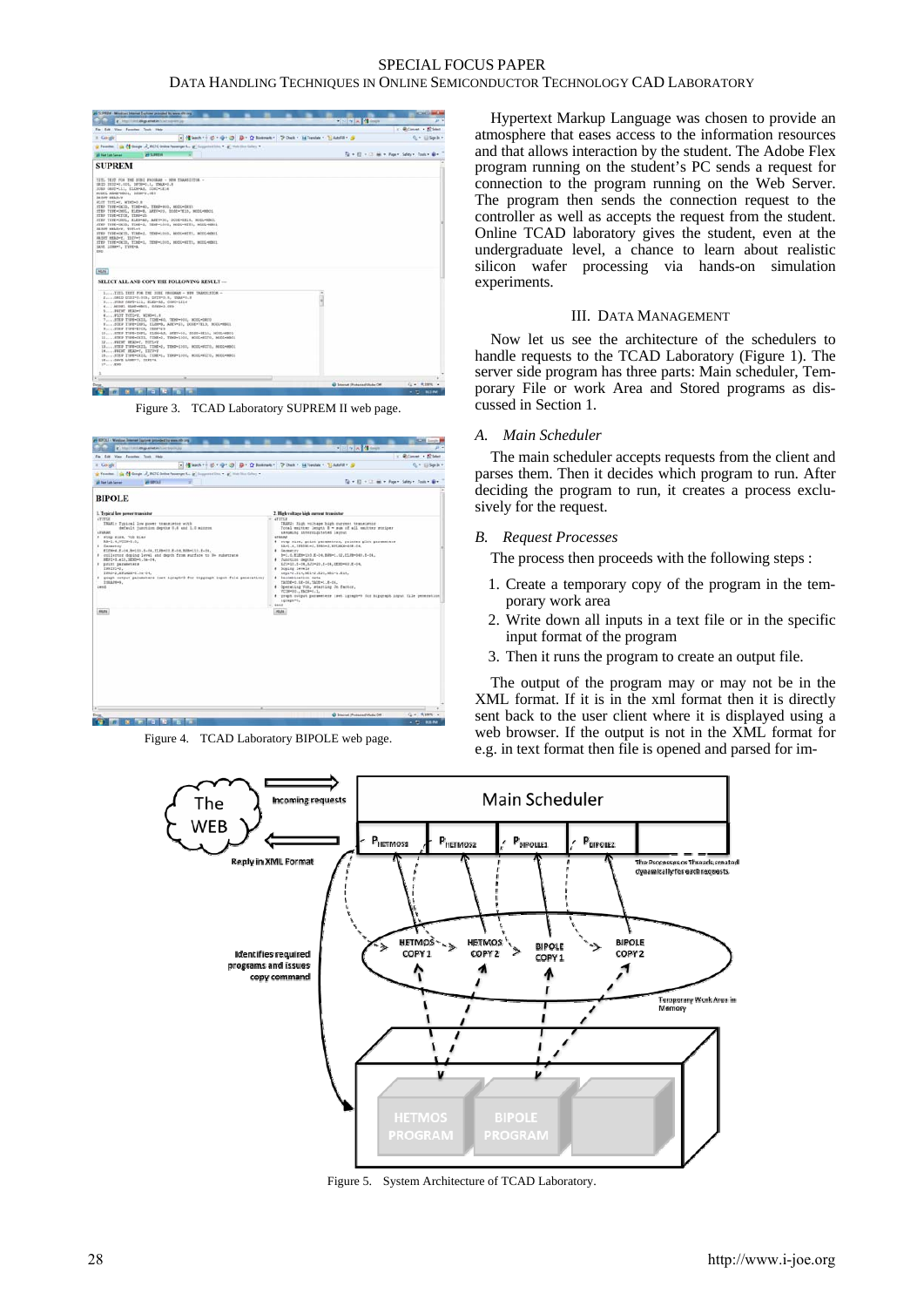#### DATA HANDLING TECHNIQUES IN ONLINE SEMICONDUCTOR TECHNOLOGY CAD LABORATORY

portant information that are required to be send to the user. Upon completion of parsing, the output is send back to the user client.

Since all the programs run independently, they can be run simultaneously without any problem of deadlock or starvation.

The request from a client can be composed of

- A set of parameters for simulations.
- A data set from an experiment for parameter extraction

In the first case the parameters are sent from users to client and the user client is generally in HTML formats (see Figure 3 and 4). This gives the user a natural environment to write their parameters in conventional terms and regulations. However this can be elaborately designed using the Adobe Flex. In the second case the user performs some experiment from the MVL (Microelectronics and VLSI) lab. This helps display the data in a graphical manner along with the parameters and the extracted features.

The data that is generated from the MVL experiment generate is an array of data which is represented as a table (see figure 6). The data can be copied and pasted in CSV (comma separated values) format in text files for further processing. The data can also be pasted directly to the TCAD application front end. The front end then parses the data to generate a tabular value depending upon the experiment and as suited for processing in the back end processing (see figure 7). Once the data has been parsed it is send to the back end server which runs the main scheduler as discussed earlier. This forms the basis of the Integrated TCAD Laboratory as discussed in the next section.

## *C. Integrated TCAD Laboratory*

In the following, an integrated measurement-based the Microelectronics and VLSI Engineering Laboratory with simulation-based Technology CAD (TCAD) laboratory is described. Measurements are fundamental to an understanding of any semiconductor device. To teach device design and developing concepts the Microelectronics and VLSI Engineering laboratory has been developed. We use tools (LabVIEW) from the National Instruments (NI) electronics education platform to teach microelectronic devices concepts. The device characterization module makes use of two distinct pieces of laboratory hardware/software. The heart of the system is the LCR meter and a semiconductor device parameter analyzer (Agilent E4980 and Agilent 4156C). Broadly speaking, the units generate the user-specified inputs to a connected test device, perform the test and collect the measured data. The bipolar device characterization module which makes use of a single instrument (Agilent 4156C) for the characterization of bipolar junction transistors (BJT) involving five experiments sequentially. The Experiment Module for BJT characterization consists of the following experiments:

- Gummel Plot
- Static Collector Characteristics
- Emitter Resistance
- Collector Resistance
- Current gain vs. Collector Current

The complete range of semiconductor DC parameters can be quickly and accurately evaluated with 4156C stand-alone instrument. One of the most important steps in evaluating bipolar transistor parameters is measuring collector current and base current as a function of baseemitter voltage (Gummel plot). The measured Gummel characteristics of an NPN transistor are shown in Figure 6. The success of a VLSI circuit design depends on the device models used to describe the device behavior. It is thus imperative that these devices are accurately characterized so that the most accurate model parameter set for the de-



Figure 6. Measurement of BJT Forward Gummel characteristics in MVL lab.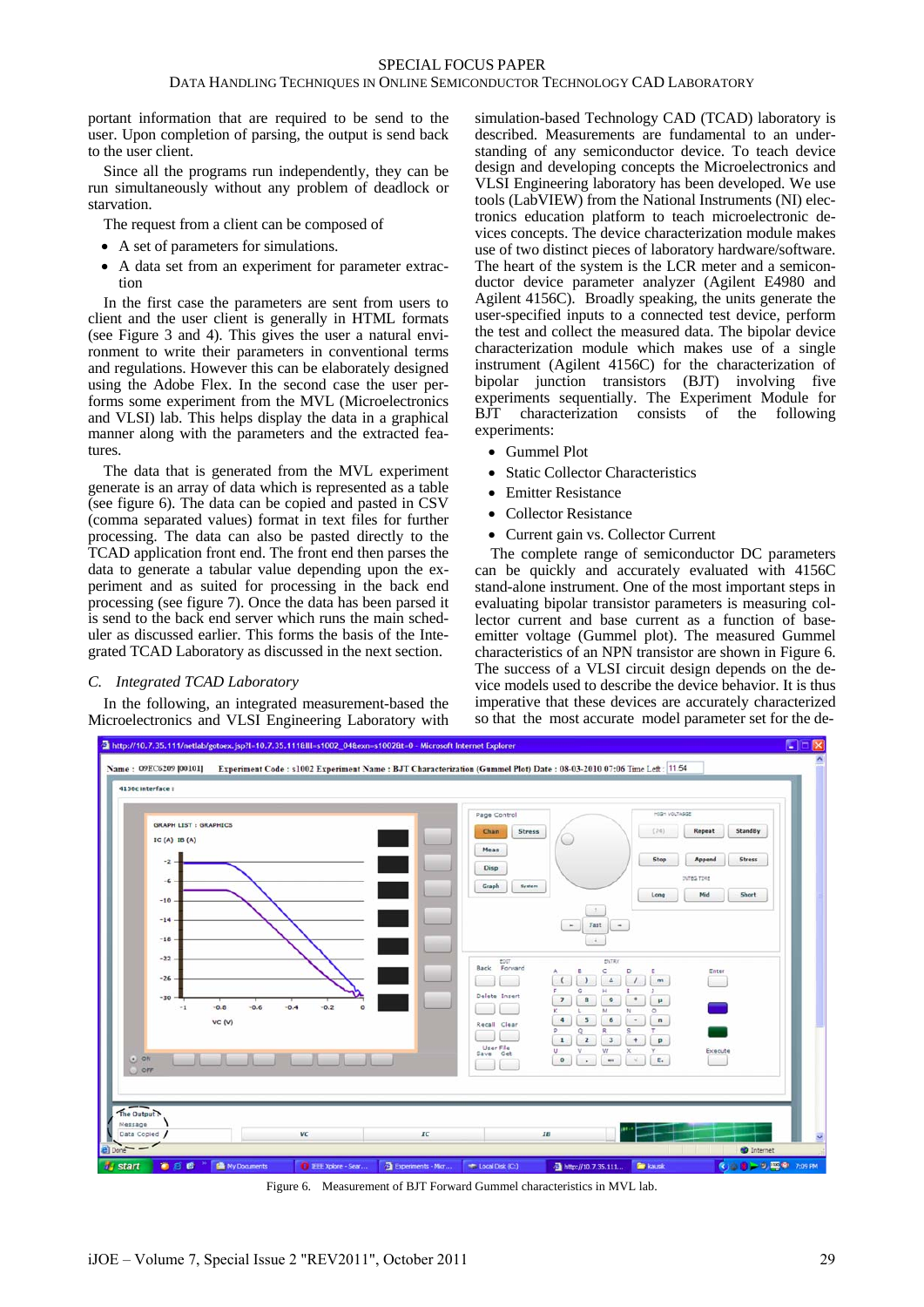#### SPECIAL FOCUS PAPER DATA HANDLING TECHNIQUES IN ONLINE SEMICONDUCTOR TECHNOLOGY CAD LABORATORY

vice under test can be extracted. The device models usually consist of a set of model equations that are either empirical or derived from device physics or a combination of both. Therefore, the design of integrated circuits is heavily dependent on circuit simulation which needs compact device models. From the measured device characteristics SPICE parameters are extracted. Several programs for parameter extraction are available on a commercial basis. In the integrated online TCAD laboratory described above, simulation program; Tool for Electronic Model Automation (TEMA) is used for the extraction of SPICE parameters [7]. SPICE parameter extraction from BJT Gummel data is shown in Figure 7.

# *D. Error Handling*

This scheme has little to do about error handling. The only conditions when an error can occur are:

- the parser does not work properly if a wrong input is passed and
- no more room left in the temporary work area which is basically in the main memory.

In the first case the program will generated a garbage output or no output. Hence it has to be reported back to the user. In the second case the request is put on hold for some time before being dropped. If it is dropped then the event is notified to the user. If the request is processed, after some specified delay the output is sent back.

# *E. DOS (Disk Operating System) based programs*

Some of the programs like SUPREM II can run only in DOS environment along with DBOS etc. Such programs are dealt by using DOS TCP/IP protocol suite for Microsoft DOS. The TCP/IP suite gives network capabilities to the system. Of course these facilities are limited but for our purpose we use the directory sharing feature in which one folder in the Windows OS mapped to the MSDOS as a drive. A batch file run in infinite loop that keep checking for any new file in the drive i.e. folder. Whenever a request is made all relevant input files are copied to this folder. The batch file detects it and runs the program with those inputs and generates or copies the output to the drive i.e. folder. The main scheduler then reads parses and forwards the output to the user client.

# *F. Silvaco based web enviornment*

Since the early 1980s commercial vendors such as SILVACO, ISE-TCAD, TMA and AVANTi developed their own graphical user interfaces (GUI) around existing frameworks, which facilitated the integration of process and device simulation tools by non-specialists within a wider engineering environment. The concept of general purpose process and device simulators that allows flexible simulation of different structures in different technologies became a reality. Silvaco TCAD products such as ATHENA for process simulation and ATLAS for device simulation are widely used to develop and optimize the semiconductor processes. Both ATHENA and ATLAS are physically based simulators offering predictive capability and insight into the viability of a device or process. To get SILVACO started, one needs to invoke the DECKBUILD application. DECKBUILD allows one to specify the desired process steps. Silvaco runs by operating and managing several executable files. The management is done by a GUIAppstarter program.



Figure 7. SPICE parameter extraction from Gummel plot. (a) Red enclosure – input data. (b) Blue enclosure – parsed input. (c) Green enclosure -Messages about the request. (d) Black Enclosure – Output. (e) Grey enclosure – additional parameters along with the inputs data.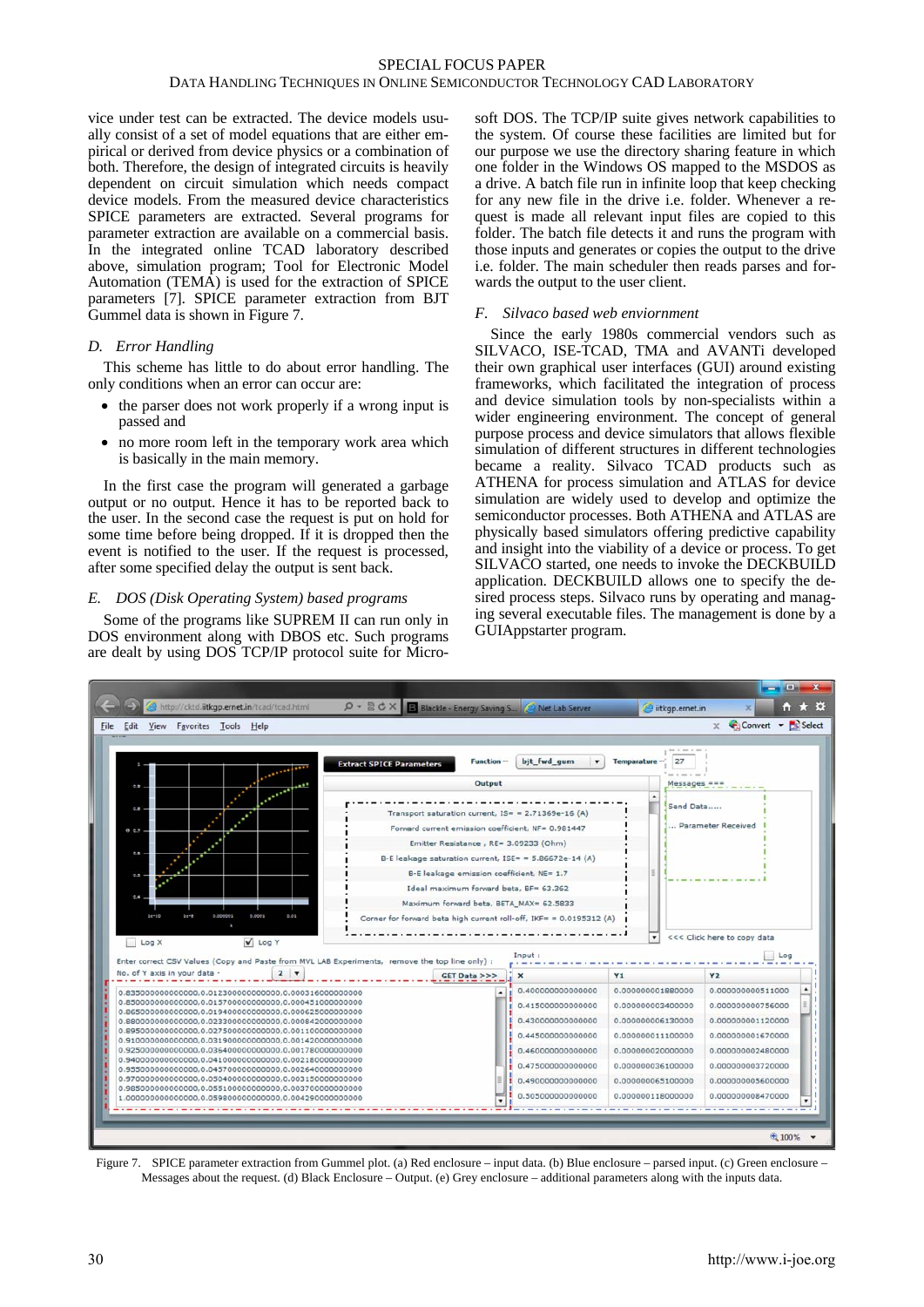#### SPECIAL FOCUS PAPER

DATA HANDLING TECHNIQUES IN ONLINE SEMICONDUCTOR TECHNOLOGY CAD LABORATORY

| Al Citizensknande Documents View Suider Sight an-debug to puters - Windows Internet Equip et                                                                                                                                                                                                                                                                                                                                                                                                                                                                                                                                                                                                                                                                                                                                                                                                                                                                                 | <b>SCALE AN</b>                            |
|------------------------------------------------------------------------------------------------------------------------------------------------------------------------------------------------------------------------------------------------------------------------------------------------------------------------------------------------------------------------------------------------------------------------------------------------------------------------------------------------------------------------------------------------------------------------------------------------------------------------------------------------------------------------------------------------------------------------------------------------------------------------------------------------------------------------------------------------------------------------------------------------------------------------------------------------------------------------------|--------------------------------------------|
| it Cillien/Ananda/Documents/Flex Builder 7/bits/bin-debug/bits.html                                                                                                                                                                                                                                                                                                                                                                                                                                                                                                                                                                                                                                                                                                                                                                                                                                                                                                          | - hy x   情 mga<br>$\Omega$ .               |
| File Edit<br>View Favorites Tools Help                                                                                                                                                                                                                                                                                                                                                                                                                                                                                                                                                                                                                                                                                                                                                                                                                                                                                                                                       | X Convert . PO Select                      |
| <b><i>Pavorites</i></b><br>C:\Users\Ananda\Documents\Flex Builder 3\bjts\                                                                                                                                                                                                                                                                                                                                                                                                                                                                                                                                                                                                                                                                                                                                                                                                                                                                                                    | G - El - □ m - Expe - Safety - Tgols → B - |
| Output<br><b>Log Files</b><br><b>Jeput</b>                                                                                                                                                                                                                                                                                                                                                                                                                                                                                                                                                                                                                                                                                                                                                                                                                                                                                                                                   |                                            |
| go athena<br>$\bullet$<br>#TITLE: Polysilicon Emitter Bipolar Example - Sauprem4->Devedit->Spisces2<br># If you do not have Devedit: Please comment these lines out<br>line x loc=0.0<br>specing=0.03<br>line x loc=0.2<br>specing=0.02<br>line x loc=0.24<br>spacing=0.015<br>line a lock0.3<br>spacing ×0.015<br>line x locvO.8<br>spacing#0.13<br>line y loced.0<br>spacing+0.01<br>line y loce0.07<br>specing=0.01<br>line y locv0.1<br>spacing=0.01<br>line y locv0.12<br>spacing=0.01<br>line y locv0.3<br>spacing+0.02<br>line y loc=0.5<br>spacing+0.06<br>line y loc=1.0<br>spacing#0.35<br>٠<br>int carsenic+2+16<br>implant boron energy=18 dose=2.5e13<br>diffuse time+60 temp+920<br>* deposit polysilicon<br>deposit poly thick=0.3 divisions=6 min.space=0.05<br># Implant to depe polyalizon<br>implant arsenic dose=7.5e13 energy=50<br># Rattern the poly<br>S.D=w.1s Mgh ylog Aste<br>\$10 minus \$. eminy yalan<br>relax y.min=.2 x.min=0.2<br>$\bullet$ |                                            |
| <b>INPUT FILES</b><br>bjtgumex91.in<br>v OUT FILES<br>a.out<br>$\vert x \vert$<br><b>MVL TCAD LAB</b>                                                                                                                                                                                                                                                                                                                                                                                                                                                                                                                                                                                                                                                                                                                                                                                                                                                                        |                                            |
| <b>IIT Kharagpur</b><br>Lead<br>$10-8$                                                                                                                                                                                                                                                                                                                                                                                                                                                                                                                                                                                                                                                                                                                                                                                                                                                                                                                                       |                                            |

Figure 8. Input file for Silvaco web interface.



Figure 9. The output (LOG) files from Silvaco web interface.

However, individual executable file can also be operated on their own as they can read input file and produces output in text format. Hence using the method described in the earlier Section, we can deploy the Silvaco programs on the web. The Silvaco programs are mainly centered on the deckbuild.exe which takes command line input as:

deckbuild.exe -run <input filename> [-noplot] [-outfile <filename>]

The input file is essentially a general Silvaco input file. '-noplot' indicates that no plot i.e. Tonyplot programs will not be called even if the code contains such command. The deckbuild.exe can be called from inside any java program and the output files can read and parsed.

However, Silvaco uses its own format of saving LOG files and STR files. Hence the output commands in Silvaco input file code are always kept static such that the output remains in the same format always. The value or parameters may be changed resulting in change of output file values, however, keeping the overall structure of the file same. We can parse the LOG file and output files to

find necessary data and send them back to the user (see Figures 8 and 9).

Figure 8 shows the ATLAS input file for the generation of Gummel characteristics of a NPN transistor. Figure 9 shows the Gummel plot. However, Silvaco can run only one instance of simulation at a time and thus the usage of the system has to be scheduled such the no two users can access the system at a time. Also, Silvaco is a proprietary product hence its usage cannot be permitted beyond the license limits.

#### VI. CONCLUSIONS

Virtual Wafer Fabrication (VWF) has become an integral part of semiconductor industry. The possibility of teaching semiconductor manufacturing in university environment in a highly cost-effective manner by taking the advantages of high speed internet and available TCAD tools has been explored. The integrated TCAD laboratory will be a support for the integrated circuit design environments, since the student can switch between the meas-